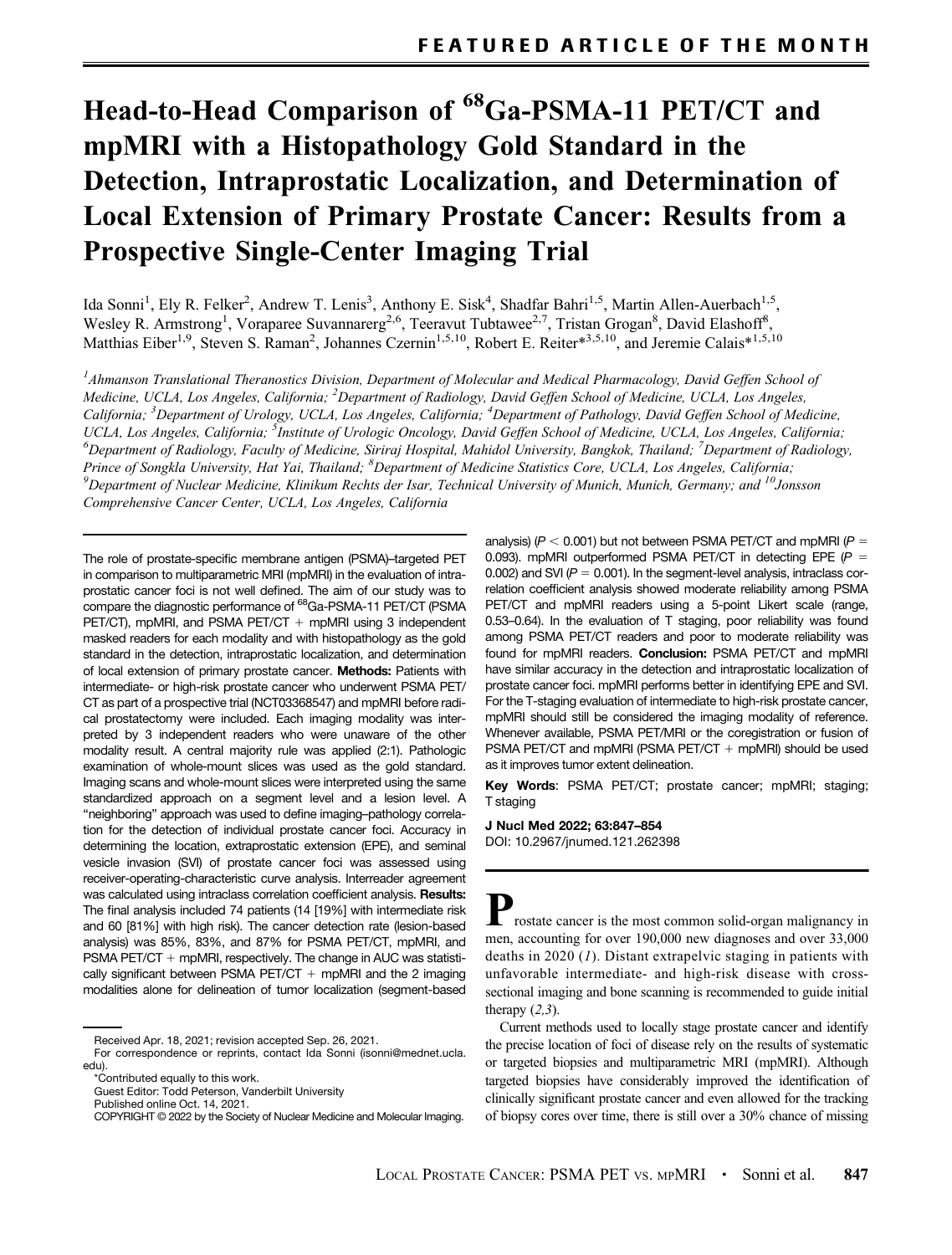clinically significant prostate cancer in men with multifocal disease ([4](#page-6-0)). Further, in a cohort of men selected as candidates for focal therapy who underwent radical prostatectomy, nearly half had unidentified bilateral disease and would have been inadequately treated ([5](#page-6-0)). Therefore, additional and perhaps complementary methods are needed to better characterize and identify clinically significant prostate cancer foci.

Prostate-specific membrane antigen (PSMA) is a transmembrane cell-surface protein overexpressed in prostate cancer cells relative to most other tissues ([6](#page-6-0)). <sup>68</sup>Ga-PSMA-11 PET/CT (PSMA PET/ CT) has been shown in prospective studies to be highly sensitive and specific for the identification of biochemically recurrent disease and to improve staging in patients with newly diagnosed disease ([7](#page-6-0)[–](#page-6-0)[9](#page-6-0)). Previous studies comparing PSMA PET and mpMRI in the local staging of prostate cancer had overall discordant results. Although some studies found PSMA PET/CT to be superior to mpMRI  $(10-12)$  $(10-12)$  $(10-12)$  $(10-12)$  $(10-12)$ , others showed no significant differences  $(13,14)$  $(13,14)$  $(13,14)$ .

The goal of the current analysis was to compare the diagnostic performance of PSMA PET/CT, mpMRI, and the combination of the two (PSMA PET/CT  $+$  mpMRI) in the detection, intraprostatic localization, and determination of local extension of primary prostate cancer, with histopathology as the gold standard, using 3 masked independent readers for each modality.

## MATERIALS AND METHODS

## Study Design and Patient Population

We report here the results of an exploratory endpoint of a prospective trial conducted at UCLA (NCT03368547). The primary outcome of the trial was to evaluate the diagnostic performance (sensitivity, specificity, positive predictive value, and negative predictive value) of PSMA PET/CT for the detection of regional nodal metastases compared with histopathology at radical prostatectomy in patients with intermediate- to high-risk prostate cancer. The results of the primary endpoint analysis were the foundation of a new-drug application for  $^{68}Ga-PSMA-11$  ([15](#page-6-0)) and will be reported separately.

For the current study, patients with biopsy-proven intermediate- or high-risk prostate cancer by NCCN ([16](#page-6-0)) and enrolled in the pivotal trial were included in the analysis if they underwent initial staging with both PSMA PET/CT and mpMRI at our institution and subsequently underwent radical prostatectomy. Patients treated with androgen deprivation therapy were excluded from the analysis. The study was done under an investigational-new-drug approval protocol (IND 130649) and was approved by the local institutional review board (approval 16-001684).

## mpMRI Image Acquisition

mpMRI was performed on a 3-T MRI system (Magnetom Trio, Skyra, or Verio; Siemens Medical Systems) using a standardized protocol with pelvic external phased-array coils. The mpMRI protocol included conventional multiplanar T2-weighted turbo spin-echo imaging, diffusion-weighted imaging, axial unenhanced T1-weighted imaging, and axial 3-dimensional fast-field echo dynamic contrast-enhanced imaging, as described previously ([17](#page-6-0)). In addition, a small–field-of-view 3-dimensional axial turbo spin-echo T2-weighted sequence was performed using spatial and chemical-shift encoded excitation (SPACE; Siemens Healthcare), as described in detail previously ([17,18](#page-6-0)).

## PSMA PET/CT Image Acquisition

PSMA PET/CT images were acquired after intravenous injection of a median of 192.4 MBq of 68Ga-PSMA-11 (interquartile range, 185–203.5 MBq) and a median uptake time of 61.5 min (interquartile range, 58–67 min) using a Biograph 64 or mCT PET/CT scanner (Siemens Medical Systems) (axial field of view, 22.1 cm). 68Ga-PSMA-11

 $(Glu-NH-CO-NH-Lys-(Ahx)-[<sup>68</sup>Ga(HBEDCC)])$  was used as the PSMA ligand ([19](#page-6-0)) and was obtained from the Biomedical Cyclotron Facility at UCLA. Oral and intravenous CT contrast media were administered unless contraindicated. A 5-mm slice thickness was used for the CT scan. All PET images acquired from pelvis to vertex were corrected for attenuation, dead time, random events, and scatter. The time per bed position was based on patient weight  $(20)$  $(20)$  $(20)$ .

## Image Analysis

For the purpose of this exploratory endpoint analysis, the PSMA PET/ CT and mpMRI were read independently by 3 board-certified nuclear medicine physicians (with 4, 4, and 1 y of experience in interpreting PSMA PET/CT, that is,  $\sim$ 250 scans/y, and 19, 7, and 7 y of experience in interpreting oncologic PET/CT, that is,  $\sim$ 1,000 scans/y) and 3 radiologists (with 5, 5, and 12 y of experience in prostate mpMRI, that is,  $\sim$ 1,000 scans/y) using OsiriX and DynaCAD software, respectively ([21](#page-6-0)).

All readers were aware of the presence of biopsy-proven prostate cancer but not of any other demographic, clinical, pathology, or imaging information. The readers were masked to the PSMA PET/CT and mpMRI clinical reports and to the other readers' findings. A standardized approach was used for imaging interpretation, assessing the presence, location, and size of prostate cancer foci (lesions) within the prostate. The analysis was conducted on an individual-lesion level and on a segment level.

Segment-Level Analysis (Prostate Cancer Localization). The prostate was divided into 12 segments using orthogonal axial planes for PSMA PET/CT and oblique axial planes for mpMRI: base, mid gland, and apex, defined as the upper, middle, and lower thirds, respectively, of the prostate; right/left and anterior/posterior were defined on axial views by a vertical line (sagittal plane) and horizontal line (coronal plane), respectively, passing through the center of the prostate [\(Fig. 1](#page-2-0)). The 12 segments used in this analysis represented a compromise between the 41 sectors used in the Prostate Imaging Reporting and Data System (PI-RADS) score and the sextants used for PSMA PET in previous studies ([12,22](#page-6-0)). All PSMA PET/CT and mpMRI readers assigned each segment a score using a 5-point Likert scale (PSMA score, resembling scores using PSMA-RADS version 1.0 ([23,24](#page-6-0)) and PI-RADS version 2.1 ([25](#page-6-0)), respectively) based on the overall likelihood of prostate cancer. Each reader's 5-point scores were further converted into a binary score  $(1 \text{ and } 2 = \text{negative for})$ cancer; 3, 4, and  $5 =$  positive for cancer).

Lesion-Level Analysis (Prostate Cancer Detection). A maximum of 3 prostate cancer lesions was listed for each patient and described as the index, secondary, and tertiary lesions. Each reader recorded lesion size and other parameters (i.e., SUV<sub>max</sub> for PSMA PET/CT and diffusion-weighted imaging PI-RADS score for mpMRI) to aid in the overall interpretation.

T Staging. The presence of bilateral intraprostatic disease, seminal vesicle invasion (SVI [T3b]), and extraprostatic extension (EPE [T3a]) was assessed visually in a binary manner ([26](#page-6-0)).

Majority Rule and Central Reads. One lead investigator collected the imaging and pathology reads and conducted the final analysis. A central majority rule (2:1) was used to obtain the final reads for PSMA PET/CT and mpMRI. On a segment level, lesion level, and T-staging level, positivity for cancer involvement in the individual segment, lesion, or T level was considered present if at least 2 of 3 readers described it as positive for cancer.

PSMA PET/CT +  $mpMRI$ . PSMA PET/CT +  $mpMRI$  findings were obtained by combining the central majority reads from the 2 imaging modalities. If a segment, lesion, or T-level finding was described as positive on only 1 imaging modality (only on PET or mpMRI), it was automatically considered positive on PSMA PET/CT  $+$  mpMRI.

## Histopathology Analysis

Whole-mount slices (tissue sections of 5 mm, histologic sections cut at  $5 \mu m$ ) were read by a genitourinary pathologist (with  $7 \text{ y of whole-mount}$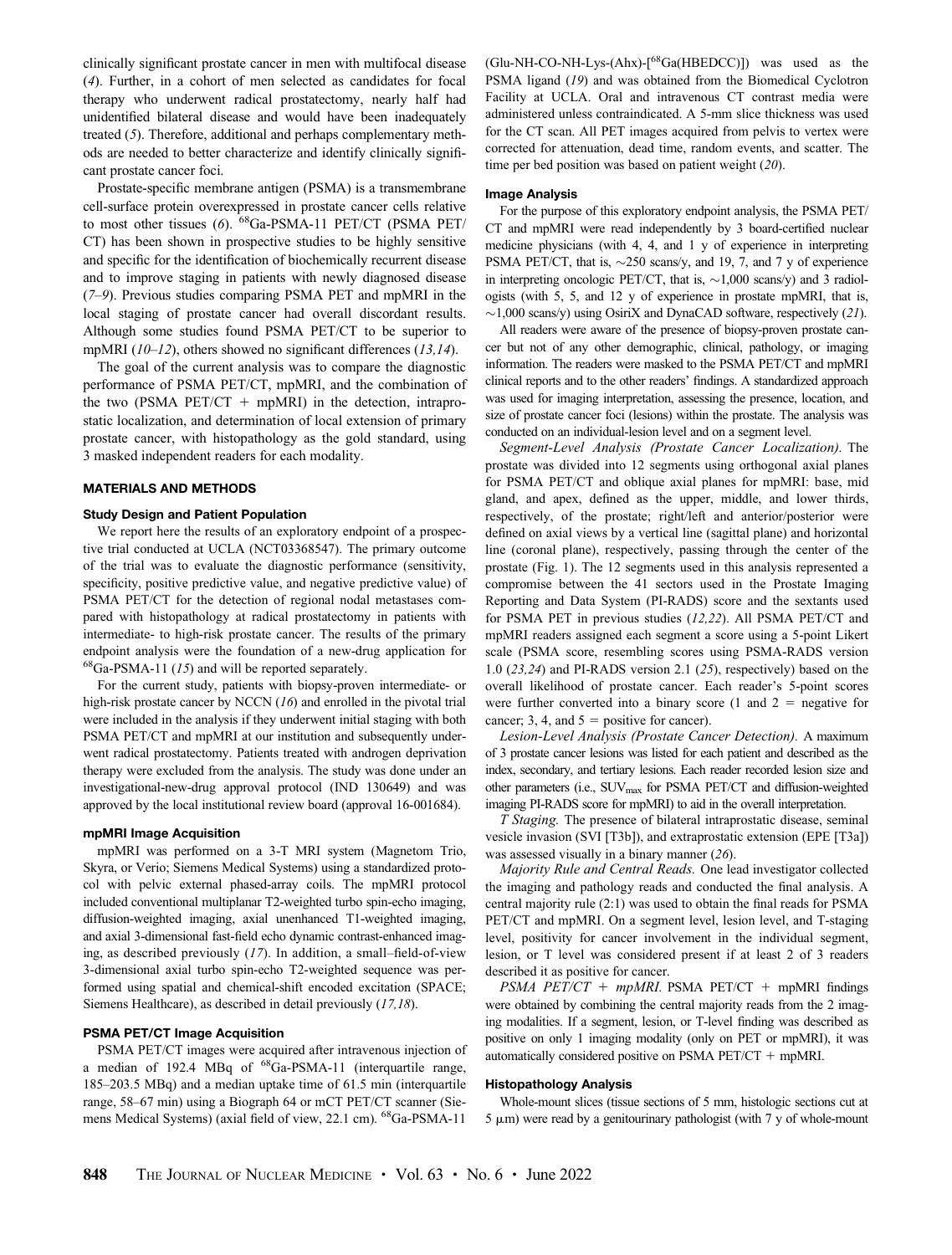<span id="page-2-0"></span>

FIGURE 1. Prostate segmentation template and imaging-pathology correspondence for lesionbased analysis. Twelve-segment subdivision of prostate gland was used for standardized reads (left). Examples are shown of imaging–pathology correlation for lesion-level analysis using neighboring approach. Arrows indicate adjacent or neighboring segments. (Example 1) One lesion described on pathology as involving segment MRP, and 1 lesion identified by imaging as involving segment BRP. Imaging–pathology correlation: true-positive finding because BRP and MRP are neighboring segments. (Example 2) One large lesion described on pathology as involving segments ARP, MRP, BRP, ALP, and MLP, and 2 lesions identified by imaging (lesion 1, involving ARP and MRP [yellow segments], and lesion 2, involving ALP and MLP [green segments]). Imaging–pathology correlation: true-positive because one single lesion was described on pathology and correctly identified as cancer by imaging, even though described differently. (Example 3) Two lesions described on pathology (lesion 1, involving ALP, MLP, BLP, ALA, MLA, ARP, and MRP [pink lesion], and lesion 2, involving MRA [red lesion]), and 1 large lesion described by imaging as involving segments ARP, MRP, MLP, BRP, and MRA. Imaging–pathology correlation: 2 true-positive findings because 2 lesions were described on pathology, and both were described as cancer on imaging.

experience) who was masked to all imaging results using the lesion- and segment-level approach. Each lesion was assessed for the presence, location, and size of cancer foci and for the Gleason grade.

Benign prostatic lesions were not considered and were excluded from the detection analysis.

## Imaging–Pathology Correlation

To define imaging–pathology correspondence on a lesion level, an adaptation of a previously described approach was used (Fig. 1) ([27](#page-6-0)). This "neighboring" approach did not take into account the number of lesions and allowed the location correspondence to involve the immediately adjacent segments. This approach was used to overcome possible interpretation errors due to misregistration or misalignment deriving from deformation and shrinkage during fixation, commonly happening during whole-mount slice preparation ([28](#page-6-0)), or due to use of different orientations by PSMA PET/CT, mpMRI, and pathologic examination of whole-mount slices (prostatectomy specimen cross section) to define the prostate base, mid-gland, and apical regions.

## Statistical Analysis

Patient characteristics and study variables were summarized using mean and SD, median and interquartile range, or frequency and percentage, as appropriate. The diagnostic performance of PSMA PET/CT, mpMRI, and PSMA PET/CT  $+$  mpMRI were compared with histopathologic analysis on a lesion level and a segment level. Receiver-operatingcharacteristic curves and area under the receiver-operating-characteristic curves (AUCs) were obtained along with 95% CIs. AUC CI changes and P values were determined using the DeLong test.

Interrater agreement was calculated using the intraclass correlation coefficient (ICC) with the 2-way random-effects model, using absolute-agreement and single-measure options. Statistical analyses were performed using SPSS (version 25; IBM), and  $P$  values of less than 0.05 were considered statistically significant.

## RESULTS

#### Patient Population

Between January 2017 and November 2019, 398 patients were enrolled in the trial. Seventy-four patients were included in the final analysis of this study (study flowchart in [Fig. 2\)](#page-3-0). The mean time was 43 d (SD, 39.9 d; range,  $-31$  to 123 d) between PSMA PET/CT and mpMRI, 54.1 d (SD, 35.9 d; range, 6–180 d) between PSMA PET/CT and radical prostatectomy, and 100.8 d (SD, 53.4 d; range, 3–288 d) between mpMRI and radical prostatectomy. In 44 of 74 patients (59%), the mpMRI was performed before the biopsy, whereas all PSMA PET/CT scans were obtained after confirmation of a positive biopsy. Patient characteristics are summarized in [Table 1](#page-3-0).

## Prostate Cancer Localization (Segment-Based Analysis)

In total, 425 of 888 segments (48%) were positive for cancer by pathologic examination. PSMA PET/CT, mpMRI, and PSMA  $PET/CT$  + mpMRI found cancer (majority reads) in 310 (35%), 314 (35%), and 405 (46%) segments, respectively. The results of

the segment-level analysis and the receiver-operating-characteristic curve analysis per reader and per imaging modality are shown in [Fig](#page-4-0)[ures 3A and 3B.](#page-4-0) In total, 408 of 888 segments (46%) were described as harboring clinically significant prostate cancer (Gleason score  $> 3$ )  $+ 3 = 6$ ). The results of a subanalysis including only clinically significant lesions are shown in Supplemental Figure 1 (supplemental materials are available at <http://jnm.snmjournals.org>).

The AUCs for PSMA PET/CT, mpMRI, and PSMA PET/CT  $+$ mpMRI were 0.7 (sensitivity, 0.84; specificity, 0.55), 0.73 (sensitivity, 0.86; specificity, 0.59), and 0.77 (sensitivity, 0.77; specificity, 0.71), respectively. The change in AUC was statistically significant between PSMA PET/CT + mpMRI and the 2 imaging modalities alone ( $P \le$ 0.001) but not between PSMA PET/CT and mpMRI ( $P = 0.093$ ).

The AUCs for readers 1, 2, and 3 were 0.69, 0.69, and 0.66, respectively, using the PSMA score and 0.71, 0.72, and 0.71, respectively, using the PI-RADS score.

ICC analysis showed moderate reliability ([29](#page-6-0)) among PSMA PET/CT and mpMRI readers using the 5-point Likert scale (PSMA PET/CT: reader 1/reader 2, 0.63; reader 1/reader 3, 0.53; and reader 2/reader 3, 0.64) (mpMRI: reader 1/reader 2, 0.61; reader 1/reader 3, 0.55; and reader 2/reader 3, 0.55).

#### Prostate Cancer Detection (Lesion-Based Analysis)

Pathologic examination of whole-mount slices identified 109 prostate cancer foci (74, 32, and 3 index, secondary, and tertiary lesions, respectively). Using the majority reads, PSMA PET/CT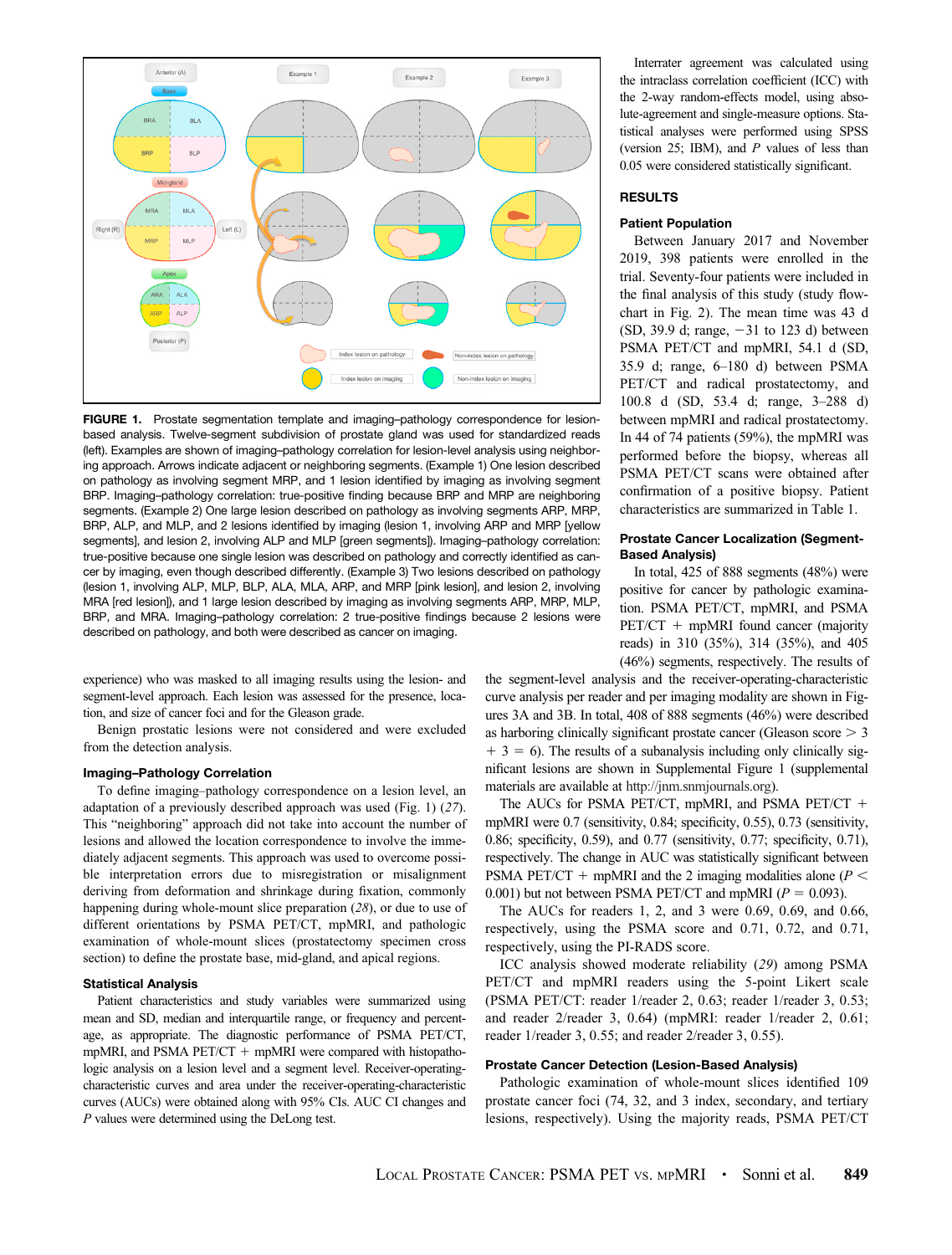<span id="page-3-0"></span>

FIGURE 2. Study flowchart.

identified 111 lesions (74, 33, and 4 index, secondary, and tertiary lesions, respectively) and mpMRI identified 91 (74, 16, and 1 index, secondary, and tertiary lesions, respectively). The results of the lesion-level analysis and detection rates for all cancerous lesions are shown in [Table 2](#page-5-0). Individual readers' results are shown in Supplemental Table 1.

The detection rate was 85%, 83%, and 87% for PSMA PET/ CT, mpMRI, and PSMA  $PET/CT$  + mpMRI, respectively. PSMA PET/CT identified 4 lesions (1 primary and 3 secondary) missed by mpMRI, whereas mpMRI identified 2 lesions (1 primary and 1 secondary) missed by PSMA PET/CT (Supplemental Table 2). Differences in detection rates between PSMA PET/CT and mpMRI were not statistically significant. The addition of PSMA PET/CT did not provide significant increases in detection rates over mpMRI alone.

Two separate subanalyses excluding small cancerous lesions  $(\leq 0.5$  cm on histopathologic analysis) and lesions with a Gleason score of  $3 + 3 = 6$  were conducted.

Twelve of 109 lesions (11%) were graded as having a Gleason score of  $3 + 3 = 6$  (10 secondary lesions and 2 tertiary lesions). The overall detection rate excluding these lesions was  $95\%$  for PSMA PET/CT + mpMRI (vs. 92% for both PSMA PET/CT and mpMRI alone).

The detection rates for clinically significant lesions are summarized in [Table 2](#page-5-0).

Five of 109 lesions (5%) measured 0.5 cm or less on histopathologic analysis. Three of the 5 were not detected by either imaging modality, 1 of the 5 was identified by both, and 1 of the 5 was identified by mpMRI and PSMA PET/CT.

[Figure 4](#page-5-0) and Supplemental Figure 2 show examples of a PSMA PET/CT image, an mpMRI image, and a whole-mount slice from our cohort.

## T Staging

Histopathologic examination detected bilateral disease in 37 of 74 patients (50%), SVI in 25 of 74 (34%), and EPE in 43 of 74 (58%). By majority reads, although mpMRI had a higher AUC than PSMA

TABLE 1 Patient Characteristics

| Characteristic                                                 | Data                 |  |  |  |  |
|----------------------------------------------------------------|----------------------|--|--|--|--|
| No. of patients                                                | 74                   |  |  |  |  |
| Median age (y)                                                 | 65 (IQR, 60-69)      |  |  |  |  |
| Median PSA (ng/mL)                                             | 11.1 (IQR, 7.5-21.5) |  |  |  |  |
| Initial PSA (ng/mL)                                            |                      |  |  |  |  |
| $<$ 10                                                         | 29 (39%)             |  |  |  |  |
| $10 - 20$                                                      | 26 (35%)             |  |  |  |  |
| >20                                                            | 19 (26%)             |  |  |  |  |
| D'Amico risk classification                                    |                      |  |  |  |  |
| Intermediate risk                                              | 14 (19%)             |  |  |  |  |
| High risk                                                      | 60 (81%)             |  |  |  |  |
| Presurgical Gleason grade                                      |                      |  |  |  |  |
| $3 + 3 = 6$                                                    | 1(1%)                |  |  |  |  |
| $3 + 4 = 7$                                                    | 14 (20%)             |  |  |  |  |
| $3 + 5 = 8$                                                    | 2(2%)                |  |  |  |  |
| $4 + 3 = 7$                                                    | 13 (19%)             |  |  |  |  |
| $4 + 4 = 8$                                                    | 24 (34%)             |  |  |  |  |
| $4 + 5 = 9$                                                    | 19 (27%)             |  |  |  |  |
| $5 + 4 = 9$                                                    | 1(1%)                |  |  |  |  |
|                                                                |                      |  |  |  |  |
| $IQR =$ interquartile range; $PSA =$ prostate-specific antigen |                      |  |  |  |  |

level.

PET/CT for the detection of bilateral disease (0.65 vs. 0.54), this difference was not significantly different (DeLong test,  $P = 0.138$ ) [\(Fig. 3](#page-4-0)). mpMRI had a better AUC than PSMA PET/CT for detection of EPE  $(0.79 \text{ vs. } 0.59, P = 0.002)$  or SVI  $(0.84 \text{ vs. } 0.63, P = 0.001)$ . The use of PSMA PET/CT  $+$  mpMRI did not provide statistically significantly improvements over mpMRI alone.

Poor reliability was found among readers for PSMA PET/CT in the evaluation of bilaterality (ICC, 0.344), EPE (ICC, 0.203), and SVI (ICC, 0.081); moderately strong reliability was found among mpMRI readers for bilaterality (ICC, 0.693) and EPE (ICC, 0.580), and poor reliability was found for SVI (ICC, 0.305).

# **DISCUSSION**

Using the majority reads of 3 masked independent readers for each imaging modality, our single-center study including 74 patients with intermediate- to high-risk prostate cancer found that PSMA PET/CT and mpMRI performed similarly in the detection and intraprostatic localization of primary prostate cancer, whereas mpMRI was superior for determining the T stage. The combined use of PSMA PET/CT and mpMRI improved tumor extent delineation (segment-level analysis) and allowed the identification of multifocal lesions but did not significantly improve the detection rates (lesion-level analysis) of the 2 modalities alone.

Current clinical guidelines ([2](#page-6-0),[30](#page-6-0)) still recommend the use of cross-sectional imaging (CT or MRI) with bone scanning for extraprostatic distant staging in patients with intermediate- to high-risk prostate cancer. Several studies showed PSMA PET/CT to be superior to conventional imaging in the evaluation of N and M stage  $(7-9,31-34)$  $(7-9,31-34)$  $(7-9,31-34)$  $(7-9,31-34)$  $(7-9,31-34)$  $(7-9,31-34)$  $(7-9,31-34)$ , but its added value in the definition of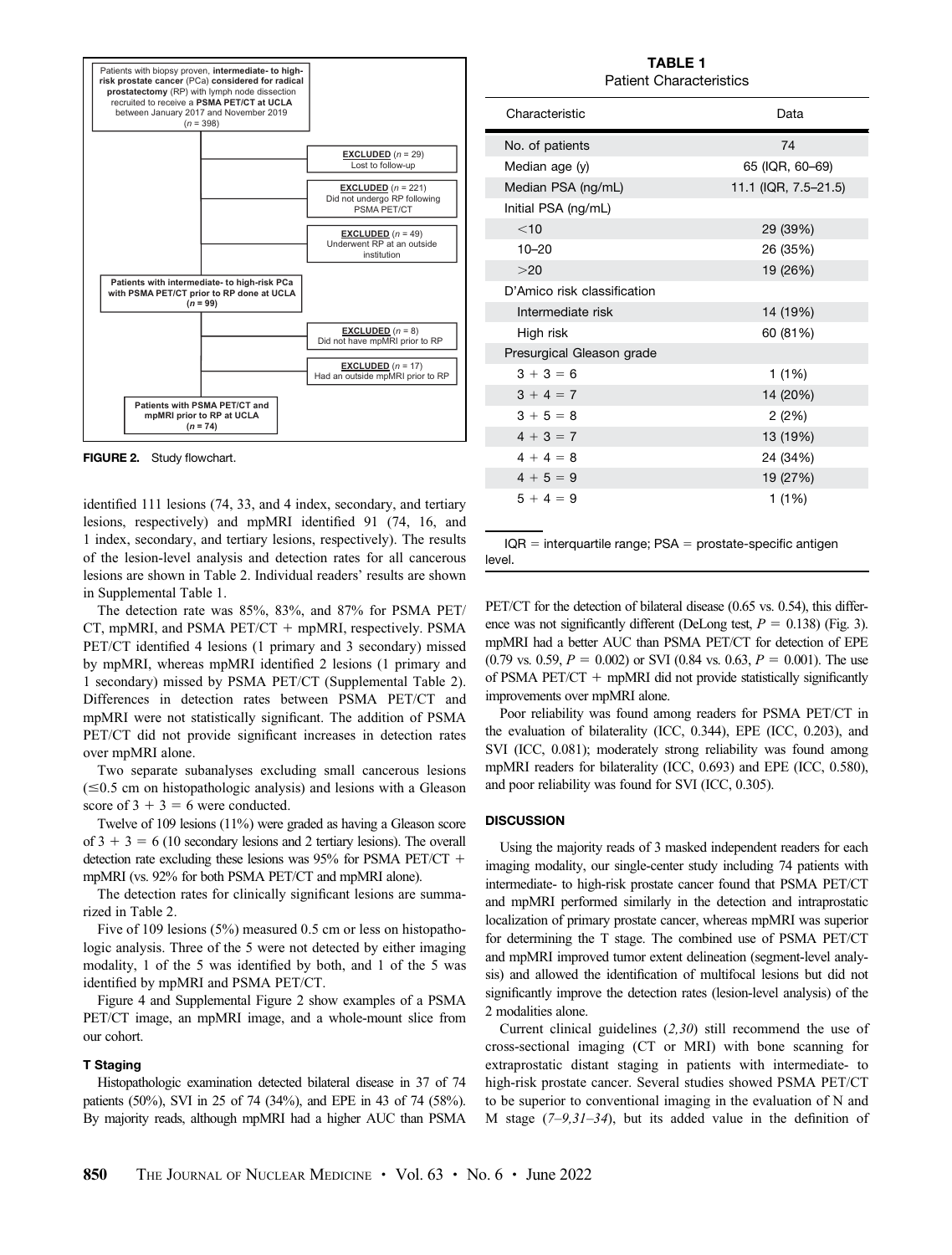<span id="page-4-0"></span>

FIGURE 3. Prostate cancer localization (segment-based analysis) and T3 staging. (A and B) Receiver-operating-characteristic curves for segment-level analysis obtained for PSMA PET/CT and mpMRI majority reads (A) and using 1–5 PSMA and PI-RADS score for each individual reader (B). Graphs show change in AUC between PSMA PET/CT and mpMRI (95% CI,  $-0.01$  to 0.07; P = 0.093), between PSMA PET/CT + mpMRI and PSMA PET/CT (95% CI, 0.05-0.1;  $P < 0.001$ ), and between PSMA PET/CT + mpMRI and mpMRI (95% CI, 0.03-0.06;  $P < 0.001$ ). (C) Receiveroperating-characteristic curves for PSMA PET/CT and mpMRI majority reads in evaluation of T staging. Graphs show change in AUC for bilateral disease (0.65 vs. 0.54, DeLong test,  $P = 0.138$ ), change in AUC for EPE (0.79 vs. 0.59; 95% CI, 0.08–0.32;  $P = 0.002$ ), and change in AUC for SVI  $(0.84 \text{ vs. } 0.63; 95\% \text{ Cl. } 0.09-0.33; P = 0.001).$ 

T stage and in intraprostatic tumor localization is still controversial. The goal of our analysis was to compare the 2 imaging modalities in the definition of local disease and to evaluate whether the combination of the two provides any significant advantage. In this setting, the current literature shows discordant results, mostly due to small cohorts, different study designs, and different approaches in defining the imaging–pathology correlation. Unlike previous studies, the current work included a relatively large cohort of prospectively selected patients and involved a standardized approach to the correlation analysis of image findings and whole-mount pathology findings. An additional analysis on T staging was conducted, as well as a subanalysis on lesions with lower Gleason grades  $(3 + 3 = 6)$ . In our study, PSMA PET/CT allowed the detection of 4 lesions missed by mpMRI (4/109 lesions [4%]) but also misclassified more lesions as prostate cancer (higher number of false-positives) at the expense of the positive predictive value. In a future study, we will conduct an additional analysis specifically looking at lesions negative on both imaging modalities, discordant cases, and the histopathologic features of these tumor foci.

The segment-level analysis for localization of prostate cancer foci did not show significant differences between PSMA PET/CT and mpMRI. Conversely, the addition of PSMA PET/ CT to mpMRI significantly increased the number of segments detected, indicating that PSMA PET/CT improves the definition of tumor extent and can be an important aid in guiding the initial therapeutic approach ([5](#page-6-0)). However, to confirm this finding, further investigation is needed.

The results were obtained using a neighboring approach to evaluate imaging–pathology correlation, which was applied to overcome the intrinsic limitation of the lack of registration between imaging and pathology. The use of PSMA PET/CT  $+$ mpMRI allowed the detection of 99% of primary lesions and 69% of secondary lesions, with an overall detection rate of 87% (vs. 85% and 83% for PSMA PET/ CT and mpMRI alone, respectively) for all lesions, and 95% (vs. 92% for both PSMA PET/CT and mpMRI alone) for clinically significant lesions (Supplemental Table 2). On the basis of the improved performance of the combined PSMA PET/  $CT + mpMRI$  information, we recommend that discordant cases in clinical practice be evaluated in consensus between PET/CT and MRI readers or by a multidisciplinary prostate cancer tumor board. A lesion detected on only one of the modalities should be considered suggestive of cancer. Whenever possible, the PSMA PET/CT and mpMRI images should be coregistered using the CT and MRI prostate contours as a reference.

mpMRI performed significantly better than PSMA PET/CT in the definition of T stage, that is, SVI (T3b) and EPE (T3a), but not in the detection of bilateral disease (T2c). This finding is attributable mainly to the poor interreader agreement among the 3 PET readers for T staging, probably because of the lack of standardized criteria for T-staging evaluation

by PSMA PET/CT. In contrast, since the correct definition of the locoregional extension of prostate cancer relies strongly on visualization of anatomic detail, the well-established higher soft-tissue contrast, higher spatial resolution, and multiplanar capability of mpMRI represent an advantage over CT and led to good agreement among the 3 MRI readers for T staging. However, interrater reliability was also poor for mpMRI readers in the evaluation of SVI. These results contrast with those of a previously published study involving 54 patients; in that study, PSMA PET/CT showed a higher sensitivity for the definition of EPE but not for SVI ([35](#page-7-0)).

Intraprostatic tumor detection and localization by PSMA PET/ CT relies largely on the PSMA PET signal because of the poor tissue contrast of CT. Consequently, lesion localization is highly dependent on the SUV visual scaling threshold used while interpreting the scans. The readers did not receive any specific recommendation on a fixed SUV threshold, as interpretation should be done by adapting the scaling to the background signal. This lack of a recommendation represents a source of interreader variability, but despite this inherent limitation for PSMA PET/CT, the segment-level analysis for localization of prostate cancer foci did not show significant differences from mpMRI.

Several studies showed that the combined use of PSMA PET/CT and mpMRI provides the best diagnostic accuracy overall ([10,14](#page-6-0)). In light of the recent advent of PET/MRI, a growing body of literature is now available using PSMA PET/MRI, which has been shown by several groups to outperform each modality alone ([22,28](#page-6-0)[,36](#page-7-0)[–](#page-7-0)[38](#page-7-0)). However, the limited number of PET/MRI scanners available worldwide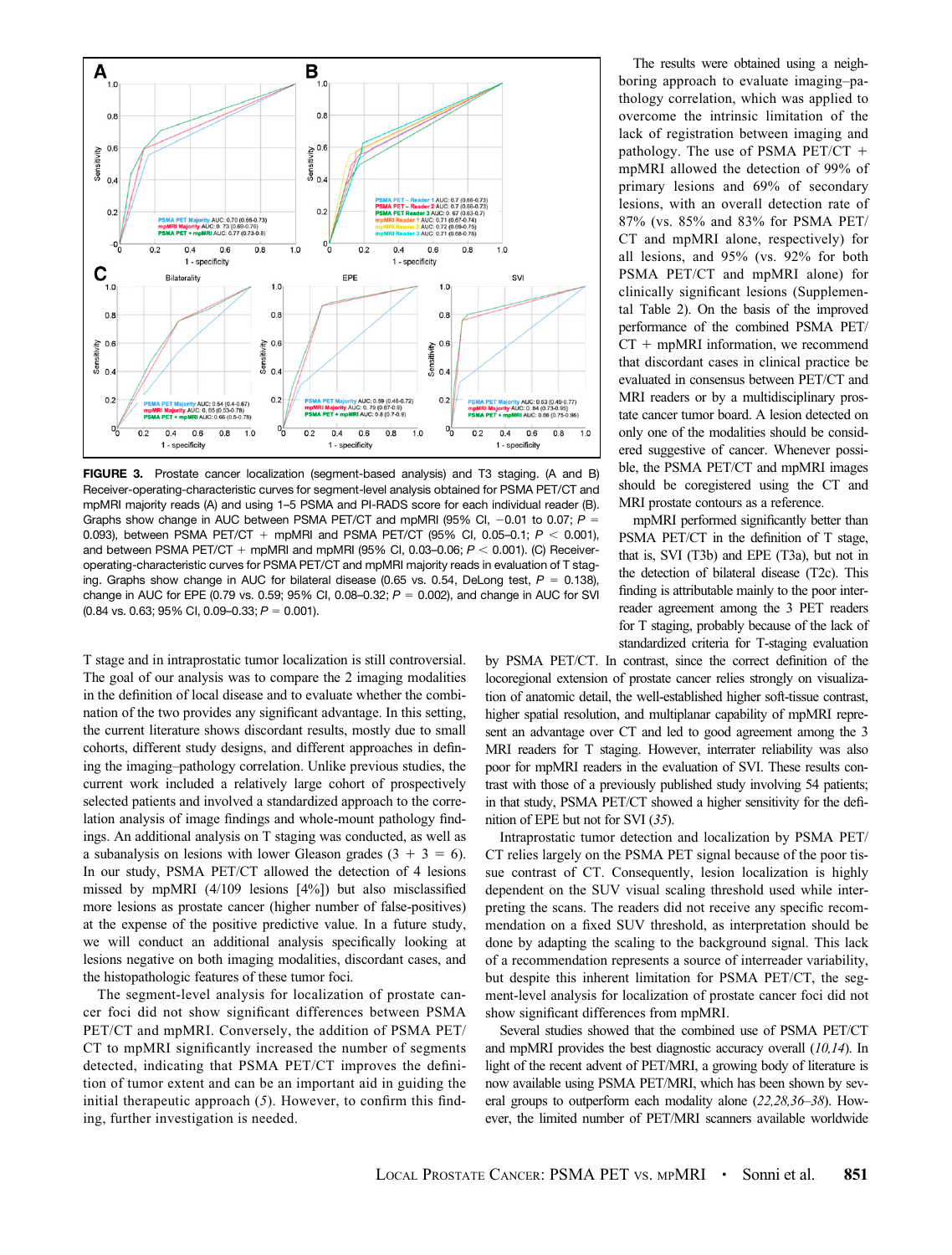TABLE 2 Prostate Cancer Detection Rates (Lesion-Based Analysis)

<span id="page-5-0"></span>

|                               | All lesions        |          |                           | Clinically significant lesions |          |                           |
|-------------------------------|--------------------|----------|---------------------------|--------------------------------|----------|---------------------------|
| Parameter                     | <b>PSMA PET/CT</b> | mpMRI    | PSMA PET/<br>$CT + mpMRI$ | <b>PSMA PET/CT</b>             | mpMRI    | PSMA PET/<br>$CT + mpMRI$ |
| Index lesion ( $n = 74$ )     | 72 (97%)           | 72 (97%) | 73 (99%)                  | 72 (97%)                       | 72 (97%) | 73 (99%)                  |
| Secondary lesion ( $n = 32$ ) | 21 (66%)           | 19 (59%) | 22 (69%)                  | 18 (81%)                       | 18 (81%) | 19 (86%)                  |
| Tertiary lesion ( $n = 3$ )   | $0(0\%)$           | $0(0\%)$ | $0(0\%)$                  | $0(0\%)$                       | $0(0\%)$ | $0(0\%)$                  |
| Overall (detection rate)      | 93 (85%)           | 91 (83%) | 95 (87%)                  | 90 (93%)                       | 90 (93%) | 92 (95%)                  |
| Positive predictive value     | 97%                | 100%     |                           | 94%                            | 100%     |                           |
|                               |                    |          |                           |                                |          |                           |

Clinically significant lesions exclude lesions with Gleason score of  $3 + 3 = 6$ . Differences in detection rate between PSMA PET/CT and mpMRI were not statistically significant.

and the associated high costs still limit its widespread use in clinical practice. The well-established superiority of PSMA PET/CT in N and M staging, combined with an enhanced ability to determine T stage and local extension with mpMRI, highlights the complementary role of each imaging modality and underscores the diagnostic potential of PSMA PET/MRI. If available, PSMA PET/MRI should be considered the modality of choice in the initial evaluation of patients with advanced prostate cancer. When a hybrid PET/MRI scanner is not available, the PSMA PET/CT and mpMRI images acquired separately

should be coregistered using a reproducible multimodality DICOM image-fusion tool. If this is not possible, mpMRI remains the imaging modality of reference for the evaluation of T stage.

The main limitations of the study are the lack of coregistration between PSMA PET/CT, mpMRI, and pathology and the absence of the use of a 3-dimensional custom mold ([39](#page-7-0)[–](#page-7-0)[41](#page-7-0)). To compensate for this inaccurate imaging–pathology correlation, we used a neighboring approach. Another limitation is that the interval between mpMRI and radical prostatectomy was not homogeneous, ranging between



FIGURE 4. Two case examples from our cohort. (A–D) A 68-y-old patient (patient 4) with biopsyproven prostate cancer with Gleason score of  $3 + 4 = 7$  and PSA of 8.6 ng/mL at time of PSMA PET/CT. Transverse PSMA PET/CT image (A), T2-weighted MR image (B), and high b-value diffusion-weighted MR image (C) show right-posterior mid-gland lesion (arrows). Whole-mount slice (D) shows 1 lesion, with Gleason score of  $4 + 3 = 7$ , in same segment (contoured in green), and lesion showed EPE. There was good imaging–pathology correspondence (true-positive finding for both imaging modalities). All 6 readers correctly identified and described lesion. (E–H) A 69-y-old patient (patient 5) with biopsy-proven prostate cancer with Gleason score of  $3 + 4 = 7$  and PSA of 11.4 ng/mL at time of PSMA PET/CT. Transverse PSMA PET/CT image (E) shows 2 foci of increased PSMA uptake in right-posterior apex (yellow arrow) and left-posterior apex (green arrow). PSMA reader 1 correctly described 1 lesion involving left- and right-posterior apex; PSMA readers 2 and 3 described left and right foci as 2 separate lesions. T2-weighted MR image (F) shows hypointense lesion, and diffusion-weighted image (G) shows diffusion restriction in right- and left-posterior apex (arrow). All MRI readers correctly described only 1 lesion. Whole-mount slice (H) shows 1 lesion encompassing both right- and left-posterior apex (contoured in green) with EPE. This is an example of same lesion being described differently by PSMA PET/CT and whole-mount slice (true-positive finding for both imaging modalities).

3 and 288 d, raising the potential issue of inherent tumor changes over time. Additionally, sources of bias include the lack of negative controls in the cohort, as all imaging readers were aware of the presence of biopsy-proven high- to intermediate-risk prostate cancer, and patient selection, as we cannot rule out the exclusion of patients with a positive mpMRI result and a negative biopsy result from the final cohort. Thus, the PPV should be interpreted with caution. Finally, since we included only patients with intermediate- and high-risk disease, we were not able to address the clinical question of whether PSMA PET/CT can bring a significant added value to mpMRI in the initial staging of a heterogeneous population of patients with prostate cancer, including patients with less aggressive disease.

# **CONCLUSION**

In our study using the majority reads of 3 masked independent readers for each modality, both PSMA PET/CT and mpMRI performed well in the detection and intraprostatic localization of intermediate- to high-risk primary prostate cancer, whereas mpMRI had superior performance in the definition of T stage (T2c, T3). The combined use of PSMA PET/CT and mpMRI improved tumor extent delineation. Our findings highlight the complementarity of the 2 imaging modalities.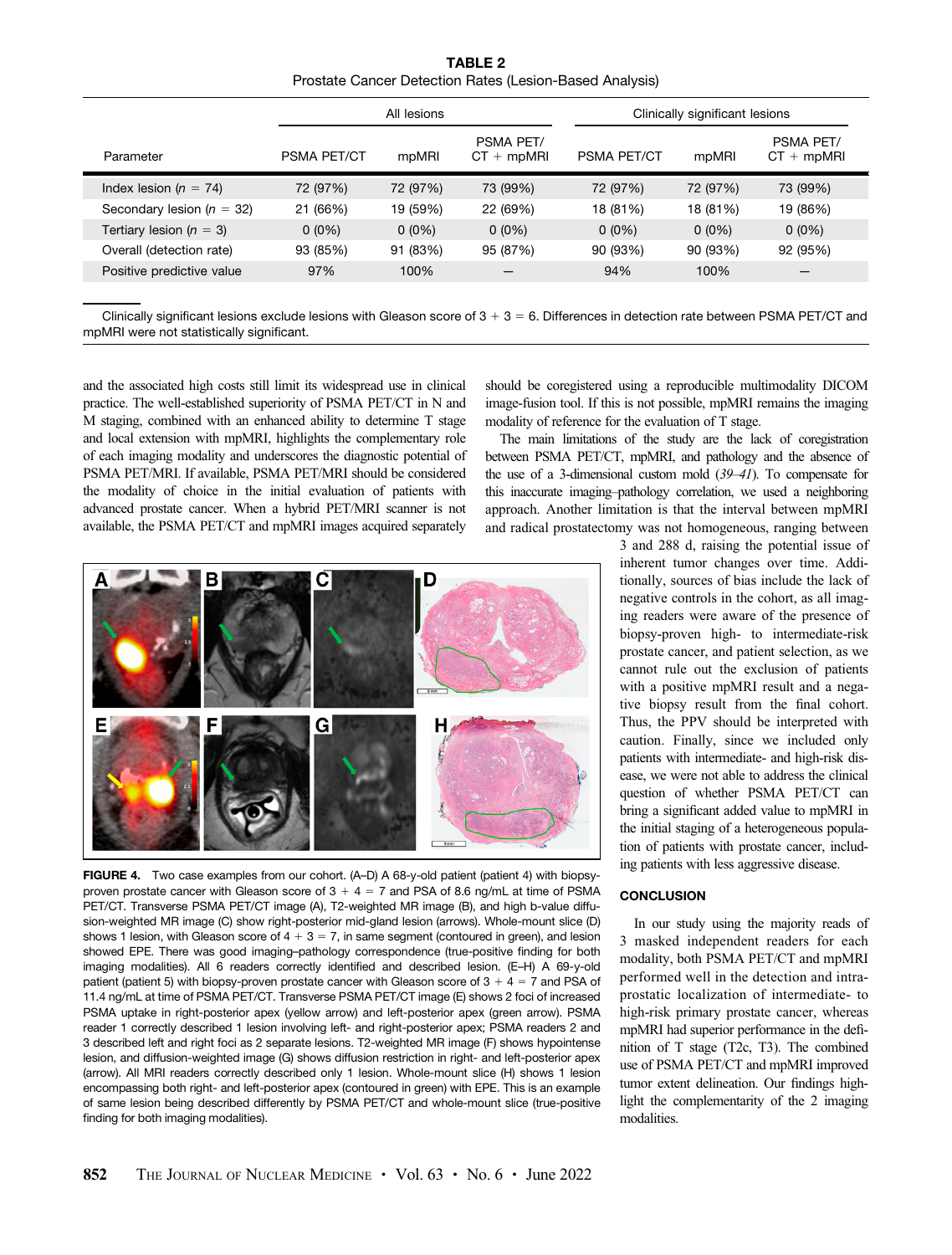## <span id="page-6-0"></span>**DISCLOSURE**

Johannes Czernin is a board member of Sofie Biosciences and a founder of Trethera Therapeutics. Jeremie Calais reports prior consulting activities outside the submitted work for Advanced Accelerator Applications, Blue Earth Diagnostics, Curium Pharma, GE Healthcare, Janssen, POINT Biopharma, Progenics, Radiomedix, and Telix Pharmaceuticals. He is the recipient of grants from the Prostate Cancer Foundation (2020 Young Investigator Award 20YOUN05), the Society of Nuclear Medicine and Molecular Imaging (2019 Molecular Imaging Research Grant for Junior Academic Faculty), the Philippe Foundation Inc. (New York, USA), and the ARC Foundation (France) (International Mobility Award SAE20160604150). No other potential conflict of interest relevant to this article was reported.

## KEY POINTS

QUESTION: How does PSMA PET/CT perform in the local evaluation of primary prostate cancer in comparison to mpMRI, and is there an additional value in the combined use of both PSMA PET/ CT and MRI in comparison to mpMRI alone?

PERTINENT FINDINGS: The 2 imaging modalities showed similar accuracy in the detection and localization of intraprostatic lesions, whereas mpMRI performed better in the definition of EPE and SVI. The combined use of the two leads to better cancer localization but did not significantly improve detection rates.

IMPLICATIONS FOR PATIENT CARE: In this study, the addition of PSMA PET/CT to mpMRI did not significantly change local staging in patients with intermediate- to high-risk prostate cancer.

## **REFERENCES**

- 1. Siegel RL, Miller KD, Jemal A. Cancer statistics, 2020. CA Cancer J Clin. 2020;  $70.7 - 30$
- 2. Mottet N, Bellmunt J, Bolla M, et al. EAU-ESTRO-SIOG guidelines on prostate cancer. Part 1: screening, diagnosis, and local treatment with curative intent. Eur Urol. 2017;71:618–629.
- 3. Sanda MG, Cadeddu JA, Kirkby E, et al. Clinically localized prostate cancer: AUA/ASTRO/SUO guideline. Part I: risk stratification, shared decision making, and care options. J Urol. 2018;199:683–690.
- 4. Johnson DC, Raman SS, Mirak SA, et al. Detection of individual prostate cancer foci via multiparametric magnetic resonance imaging. Eur Urol. 2019;75: 712–720.
- 5. Johnson DC, Yang JJ, Kwan L, et al. Do contemporary imaging and biopsy techniques reliably identify unilateral prostate cancer? Implications for hemiablation patient selection. Cancer. 2019;125:2955–2964.
- 6. Silver DA, Pellicer I, Fair WR, Heston WD, Cordon-Cardo C. Prostate-specific membrane antigen expression in normal and malignant human tissues. Clin Cancer Res. 1997;3:81–85.
- 7. Hofman MS, Lawrentschuk N, Francis RJ, et al. Prostate-specific membrane antigen PET-CT in patients with high-risk prostate cancer before curative-intent surgery or radiotherapy (proPSMA): a prospective, randomised, multicentre study. Lancet. 2020;395:1208–1216.
- 8. Hope TA, Goodman JZ, Allen IE, Calais J, Fendler WP, Carroll PR. Metaanalysis of <sup>68</sup>Ga-PSMA-11 PET accuracy for the detection of prostate cancer validated by histopathology. J Nucl Med. 2019;60:786–793.
- 9. Lenis AT, Pooli A, Lec PM, et al. Prostate-specific membrane antigen positron emission tomography/computed tomography compared with conventional imaging for initial staging of treatment-naïve intermediate- and high-risk prostate cancer: a retrospective single-center study. Eur Urol Oncol. September 18, 2020 [Epub ahead of print].
- 10. Rhee H, Thomas P, Shepherd B, et al. Prostate specific membrane antigen positron emission tomography may improve the diagnostic accuracy of multiparametric magnetic resonance imaging in localized prostate cancer. J Urol. 2016; 196:1261–1267.
- 11. Berger I, Annabattula C, Lewis J, et al. 68Ga-PSMA PET/CT vs. mpMRI for locoregional prostate cancer staging: correlation with final histopathology. Prostate Cancer Prostatic Dis. 2018;21:204–211.
- 12. Donato P, Roberts MJ, Morton A, et al. Improved specificity with <sup>68</sup>Ga PSMA PET/CT to detect clinically significant lesions "invisible" on multiparametric MRI of the prostate: a single institution comparative analysis with radical prostatectomy histology. Eur J Nucl Med Mol Imaging. 2019; 46:20–30.
- 13. Kalapara AA, Nzenza T, Pan HYC, et al. Detection and localisation of primary prostate cancer using 68gallium prostate-specific membrane antigen positron emission tomography/computed tomography compared with multiparametric magnetic resonance imaging and radical prostatectomy specimen pathology. BJU Int. 2020; 126:83–90.
- 14. Chen M, Zhang Q, Zhang C, et al. Combination of <sup>68</sup>Ga-PSMA PET/CT and multiparametric MRI improves the detection of clinically significant prostate cancer: a lesion-by-lesion analysis. J Nucl Med. 2019;60:944–949.
- 15. Gallium Ga 68 PSMA-11 injection, for intravenous use. Food and Drug Administration website. [https://www.accessdata.fda.gov/drugsatfda\\_docs/label/](https://www.accessdata.fda.gov/drugsatfda_docs/label/2020/212642s000lbl.pdf) [2020/212642s000lbl.pdf.](https://www.accessdata.fda.gov/drugsatfda_docs/label/2020/212642s000lbl.pdf) Published 2020. Revised December 2020. Accessed March 22. 2022.
- 16. Schaeffer E, Srinivas S, Antonarakis ES, et al. NCCN guidelines insights: prostate cancer, version 1.2021. J Natl Compr Canc Netw. 2021;19:134–143.
- 17. Tan N, Lin WC, Khoshnoodi P, et al. In-bore 3-T MR-guided transrectal targeted prostate biopsy: prostate imaging reporting and data system version 2 based diagnostic performance for detection of prostate cancer. Radiology. 2017;283:130–139.
- 18. Natarajan S, Marks LS, Margolis DJ, et al. Clinical application of a 3D ultrasoundguided prostate biopsy system. Urol Oncol. 2011;29:334-342.
- 19. Eder M, Schäfer M, Bauder-Wüst U, et al. <sup>68</sup>Ga-complex lipophilicity and the targeting property of a urea-based PSMA inhibitor for PET imaging. Bioconjug Chem. 2012;23:688–697.
- 20. Halpern BS, Dahlbom M, Quon A, et al. Impact of patient weight and emission scan duration on PET/CT image quality and lesion detectability. J Nucl Med. 2004;  $45.797 - 801$
- 21. Rosset A, Spadola L, Ratib O. OsiriX: an open-source software for navigating in multidimensional DICOM images. J Digit Imaging. 2004;17:205–216.
- 22. Eiber M, Weirich G, Holzapfel K, et al. Simultaneous <sup>68</sup>Ga-PSMA HBED-CC PET/MRI improves the localization of primary prostate cancer. Eur Urol. 2016;70: 829–836.
- 23. Rowe SP, Pienta KJ, Pomper MG, Gorin MA. Proposal for a structured reporting system for prostate-specific membrane antigen-targeted PET imaging: PSMA-RADS version 1.0. *J Nucl Med.* 2018;59:479-485.
- 24. Rowe SP, Pienta KJ, Pomper MG, Gorin MA. PSMA-RADS version 1.0: a step towards standardizing the interpretation and reporting of PSMA-targeted PET imaging studies. Eur Urol. 2018;73:485–487.
- 25. Turkbey B, Rosenkrantz AB, Haider MA, et al. Prostate imaging reporting and data system version 2.1: 2019 update of prostate imaging reporting and data system version 2. Eur Urol. 2019;76:340–351.
- 26. Paner GP, Stadler WM, Hansel DE, Montironi R, Lin DW, Amin MB. Updates in the eighth ed. of the tumor-node-metastasis staging classification for urologic cancers. Eur Urol. 2018;73:560–569.
- 27. Turkbey B, Pinto PA, Mani H, et al. Prostate cancer: value of multiparametric MR imaging at 3 T for detection–histopathologic correlation. Radiology. 2010; 255:89–99.
- 28. Hicks RM, Simko JP, Westphalen AC, et al. Diagnostic accuracy of <sup>68</sup>Ga-PSMA-11 PET/MRI compared with multiparametric MRI in the detection of prostate cancer. Radiology. 2018;289:730–737.
- 29. Koo TK, Li MY. A guideline of selecting and reporting intraclass correlation coefficients for reliability research. J Chiropr Med. 2016;15:155–163.
- 30. Lam TBL, MacLennan S, Willemse PM, et al. EAU-EANM-ESTRO-ESUR-SIOG prostate cancer guideline panel consensus statements for deferred treatment with curative intent for localised prostate cancer from an international collaborative study (DETECTIVE study). Eur Urol. 2019; 76:790–813.
- 31. Kim SJ, Lee SW, Ha HK. Diagnostic performance of radiolabeled prostate-specific membrane antigen positron emission tomography/computed tomography for primary lymph node staging in newly diagnosed intermediate to high-risk prostate cancer patients: a systematic review and meta-analysis. Urol Int. 2019; 102:27–36.